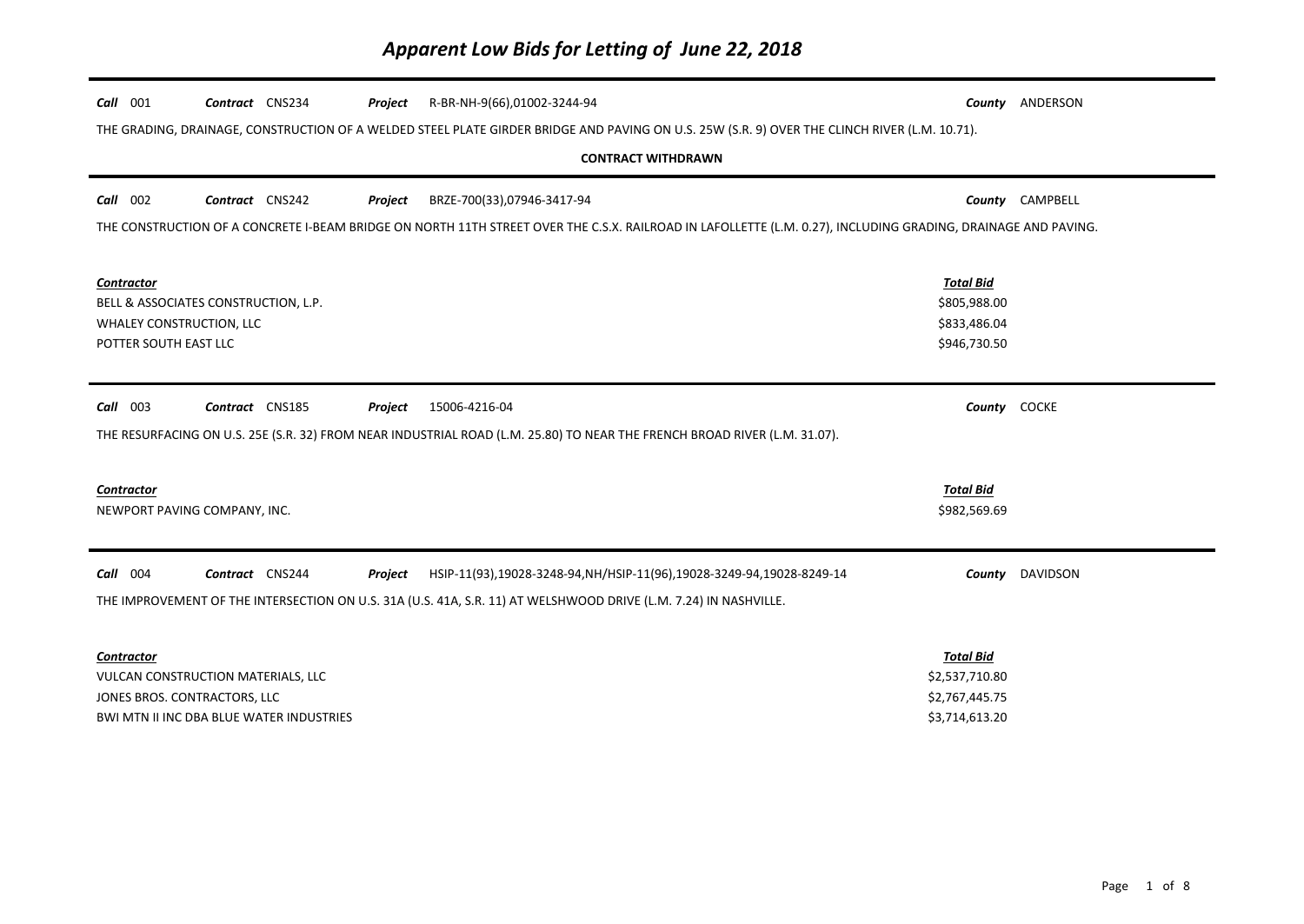| Call 005                      | Contract CNS249                          | Project | 19057-4225-04, HSIP-254(11), 19057-3225-94                                                                                             |                  | <b>County</b> DAVIDSON |
|-------------------------------|------------------------------------------|---------|----------------------------------------------------------------------------------------------------------------------------------------|------------------|------------------------|
|                               |                                          |         | THE RESURFACING ON S.R. 254 (OLD HICKORY BOULEVARD) FROM GRANNY WHITE PIKE (L.M. 5.44) TO U.S. 31 (S.R. 6) (L.M. 7.13).                |                  |                        |
| <b>Contractor</b>             |                                          |         |                                                                                                                                        | <b>Total Bid</b> |                        |
|                               | VULCAN CONSTRUCTION MATERIALS, LLC       |         |                                                                                                                                        | \$876,955.65     |                        |
| JONES BROS. CONTRACTORS, LLC  |                                          |         |                                                                                                                                        | \$975,306.20     |                        |
|                               | BWI MTN II INC DBA BLUE WATER INDUSTRIES |         |                                                                                                                                        | \$1,184,279.25   |                        |
| Call 007                      | Contract CNS248                          | Project | HSIP-48(55),22008-3226-94                                                                                                              | County           | <b>DICKSON</b>         |
|                               |                                          |         | THE MISCELLANEOUS SAFETY IMPROVEMENTS ON S.R. 48 FROM NORTH OF R OWEN ROAD (L.M. 21.00) TO THE BRIDGE OVER FURNACE CREEK (L.M. 24.03). |                  |                        |
| <b>Contractor</b>             |                                          |         |                                                                                                                                        | <b>Total Bid</b> |                        |
| SUPERIOR TRAFFIC CONTROL, LLC |                                          |         |                                                                                                                                        | \$59,733.95      |                        |
|                               |                                          |         |                                                                                                                                        |                  |                        |
| Call 008                      | Contract CNS011                          | Project | 23001-4174-04                                                                                                                          | County DYER      |                        |
|                               |                                          |         | THE REPAIR OF THE BRIDGE ON I-155 (U.S. 412) OVER THE MISSISSIPPI RIVER (L.M. 0.00).                                                   |                  |                        |
| <b>Contractor</b>             |                                          |         |                                                                                                                                        | <b>Total Bid</b> |                        |
| MASSMAN CONSTRUCTION CO.      |                                          |         |                                                                                                                                        | \$14,334,730.00  |                        |
|                               |                                          |         |                                                                                                                                        |                  |                        |
| Call 009                      | Contract CNS239                          | Project | 25003-4229-04                                                                                                                          |                  | County FENTRESS        |
|                               |                                          |         | THE RESURFACING ON S.R. 52 FROM EAST OF THE OBEY RIVER (L.M. 5.48) TO WEST OF S.R. 154 (L.M. 11.00).                                   |                  |                        |
| <b>Contractor</b>             |                                          |         |                                                                                                                                        | <b>Total Bid</b> |                        |

ROGERS GROUP, INC. \$1,017,675.62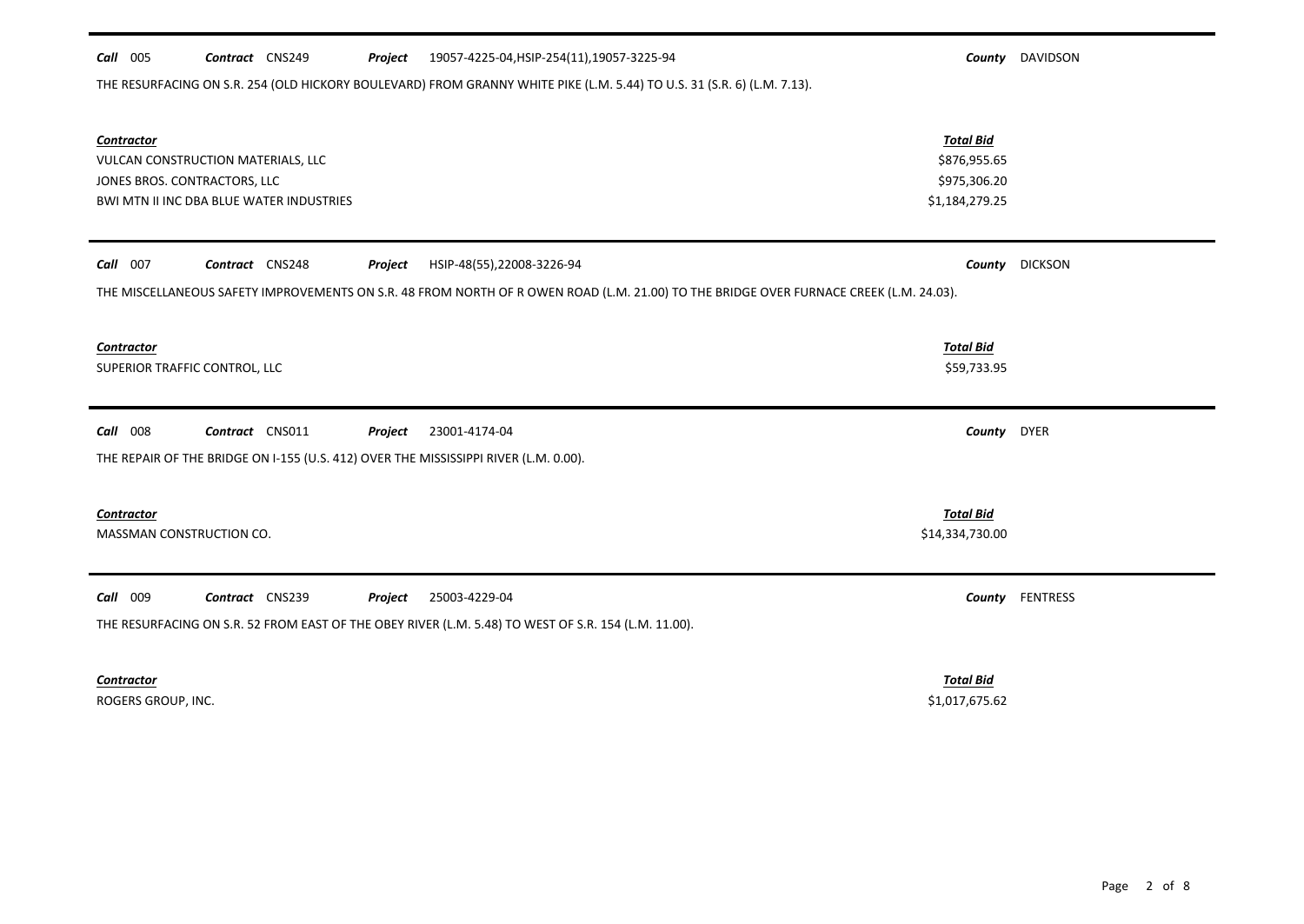| STP/HSIP-15(199),26001-3220-94,26001-8220-14<br>$Call$ 010<br>Contract CNS240<br>Project                                                                                                                                    |                                    | County FRANKLIN |  |  |  |
|-----------------------------------------------------------------------------------------------------------------------------------------------------------------------------------------------------------------------------|------------------------------------|-----------------|--|--|--|
| THE RESURFACING ON U.S. 64BR (S.R. 15) FROM U.S. 41A (S.R. 16) (L.M. 13.72) TO WEST OF MONEY LANE (L.M. 18.31).                                                                                                             |                                    |                 |  |  |  |
|                                                                                                                                                                                                                             |                                    |                 |  |  |  |
| <b>Contractor</b><br>TINSLEY ASPHALT, LLC                                                                                                                                                                                   | <b>Total Bid</b><br>\$1,821,107.45 |                 |  |  |  |
|                                                                                                                                                                                                                             |                                    |                 |  |  |  |
| $Call$ 011<br>Contract CNS245<br>STP/HSIP-367(9),27104-3207-94,27104-8207-14<br>Project                                                                                                                                     |                                    | County GIBSON   |  |  |  |
| THE RESURFACING ON U.S. 45WBR (S.R. 367) FROM U.S. 45W (S.R. 5) (L.M. 0.00) TO U.S. 45W (S.R. 5) (L.M. 4.73).                                                                                                               |                                    |                 |  |  |  |
|                                                                                                                                                                                                                             |                                    |                 |  |  |  |
| <b>Contractor</b>                                                                                                                                                                                                           | <b>Total Bid</b>                   |                 |  |  |  |
| DELTA CONTRACTING COMPANY, LLC                                                                                                                                                                                              | \$1,780,815.26                     |                 |  |  |  |
| $Call$ 012<br>Contract CNS250<br>31006-4235-04, HSIP-108(101), 31006-3235-94<br>Project                                                                                                                                     |                                    | County GRUNDY   |  |  |  |
| THE RESURFACING ON S.R. 108 FROM S.R. 56 (L.M. 12.02) TO WEST OF EAGLE LAKE ROAD (L.M. 15.00), INCLUDING ADDITION OF A TURN LANE.                                                                                           |                                    |                 |  |  |  |
|                                                                                                                                                                                                                             |                                    |                 |  |  |  |
| <b>Contractor</b>                                                                                                                                                                                                           | <b>Total Bid</b>                   |                 |  |  |  |
| TINSLEY ASPHALT, LLC                                                                                                                                                                                                        | \$1,212,301.70                     |                 |  |  |  |
| ROGERS GROUP, INC.                                                                                                                                                                                                          | \$1,276,249.99                     |                 |  |  |  |
| $Call$ 013<br>Contract CNS251<br>33052-4253-04, HSIP-R-3601(6), 33960-3507-94, STP-NH/HSIP-153(13), 33052-3252-94,<br>Project                                                                                               | County                             | HAMILTON        |  |  |  |
| 33052-8252-14                                                                                                                                                                                                               |                                    |                 |  |  |  |
| THE RESURFACING INCLUDING BRIDGE DECK REPAIR ON S.R. 153 FROM I-75 (L.M. 0.00) TO THE BRIDGE UNDER SHALLOWFORD ROAD (L.M. 2.60), AND THE IMPROVEMENT OF THE INTERSECTION ON<br>PELICAN DRIVE AT JERSEY PIKE IN CHATTANOOGA. |                                    |                 |  |  |  |
| <b>Contractor</b>                                                                                                                                                                                                           | <b>Total Bid</b>                   |                 |  |  |  |
| WRIGHT BROTHERS CONSTRUCTION COMPANY, IN                                                                                                                                                                                    | \$2,554,310.25                     |                 |  |  |  |

TALLEY CONSTRUCTION COMPANY, INC. THE SECOND OF STATE SECOND ASSESSMENT OF STATE SECOND ASSESSMENT OF STATE SECOND STATES SECOND SECOND SECOND SECOND SECOND SECOND SECOND SECOND SECOND SECOND SECOND SECOND SECOND SECOND SE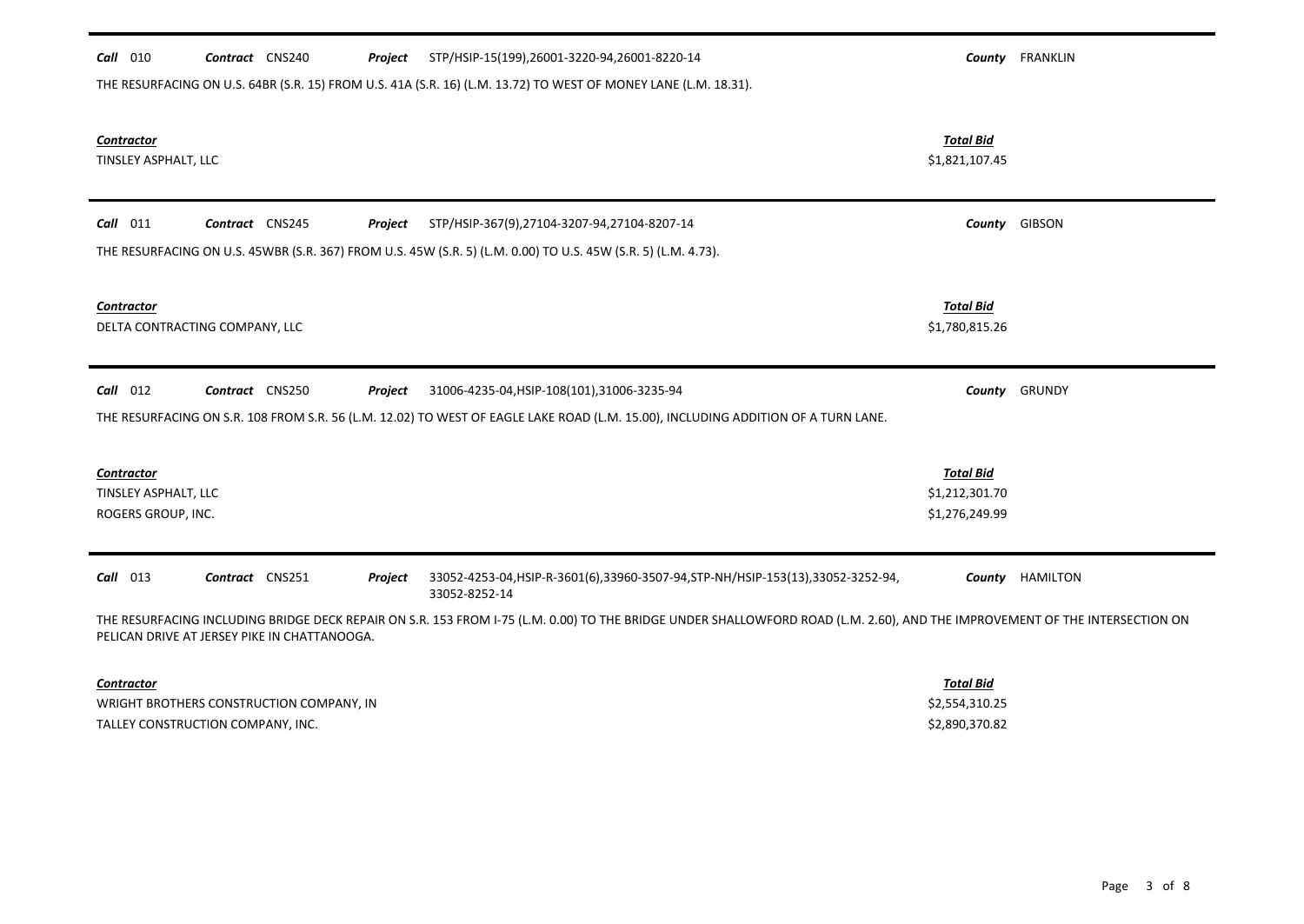| $Call$ 014                                  | Contract CNS236                                                   | Project | HSIP-I-24-2(159),58100-3174-94                                                                                  |                                                  | <b>County</b> HAMILTON & MARION |
|---------------------------------------------|-------------------------------------------------------------------|---------|-----------------------------------------------------------------------------------------------------------------|--------------------------------------------------|---------------------------------|
|                                             |                                                                   |         | THE MISCELLANEOUS SAFETY IMPROVEMENTS ON I-24 FROM S.R. 156 (L.M. 26.81) TO THE GEORGIA STATE LINE (L.M. 0.31). |                                                  |                                 |
| Contractor<br>SUPERIOR TRAFFIC CONTROL, LLC |                                                                   |         |                                                                                                                 | <b>Total Bid</b><br>\$129,643.95                 |                                 |
| $Call$ 015                                  | Contract CNS237                                                   | Project | STP/HSIP-69(96),36007-3220-94,36007-8220-14                                                                     | County                                           | <b>HARDIN</b>                   |
|                                             |                                                                   |         | THE RESURFACING ON S.R. 69 FROM S.R. 421 (L.M. 3.92) TO THE DECATUR COUNTY LINE (L.M. 10.08).                   |                                                  |                                 |
| Contractor                                  | DELTA CONTRACTING COMPANY, LLC                                    |         |                                                                                                                 | <b>Total Bid</b><br>\$1,163,493.75               |                                 |
| Call 016                                    | Contract CNS253                                                   | Project | 59015-4211-04                                                                                                   | County                                           | MARSHALL                        |
|                                             | THE REPAIR OF THE BRIDGE ON S.R. 130 OVER CANE CREEK (L.M. 0.04). |         |                                                                                                                 |                                                  |                                 |
| Contractor<br>JAMISON CONSTRUCTION, LLC     | MID-STATE CONSTRUCTION COMPANY, INC.                              |         |                                                                                                                 | <b>Total Bid</b><br>\$185,949.50<br>\$262,602.11 |                                 |
| Call 017                                    | Contract CNS247                                                   | Project | HSIP-246(5),60015-3205-94,HSIP-3203(3),60946-3442-94,STP-SIP-243(96),60002-3299-94                              | County                                           | MAURY                           |

THE MISCELLANEOUS SAFETY IMPROVEMENTS ON S.R. 246 FROM U.S. 31 (S.R. 6) TO THE WILLIAMSON COUNTY LINE, ON THETA PIKE FROM NORTH OF WITHERSPOON ROAD TO DARKS MILL ROAD AND ON S.R. 243 AT THE INTERSECTION OF 3RD AVENUE.

*Contractor Total Bid* SUPERIOR TRAFFIC CONTROL, LLC \$326,120.73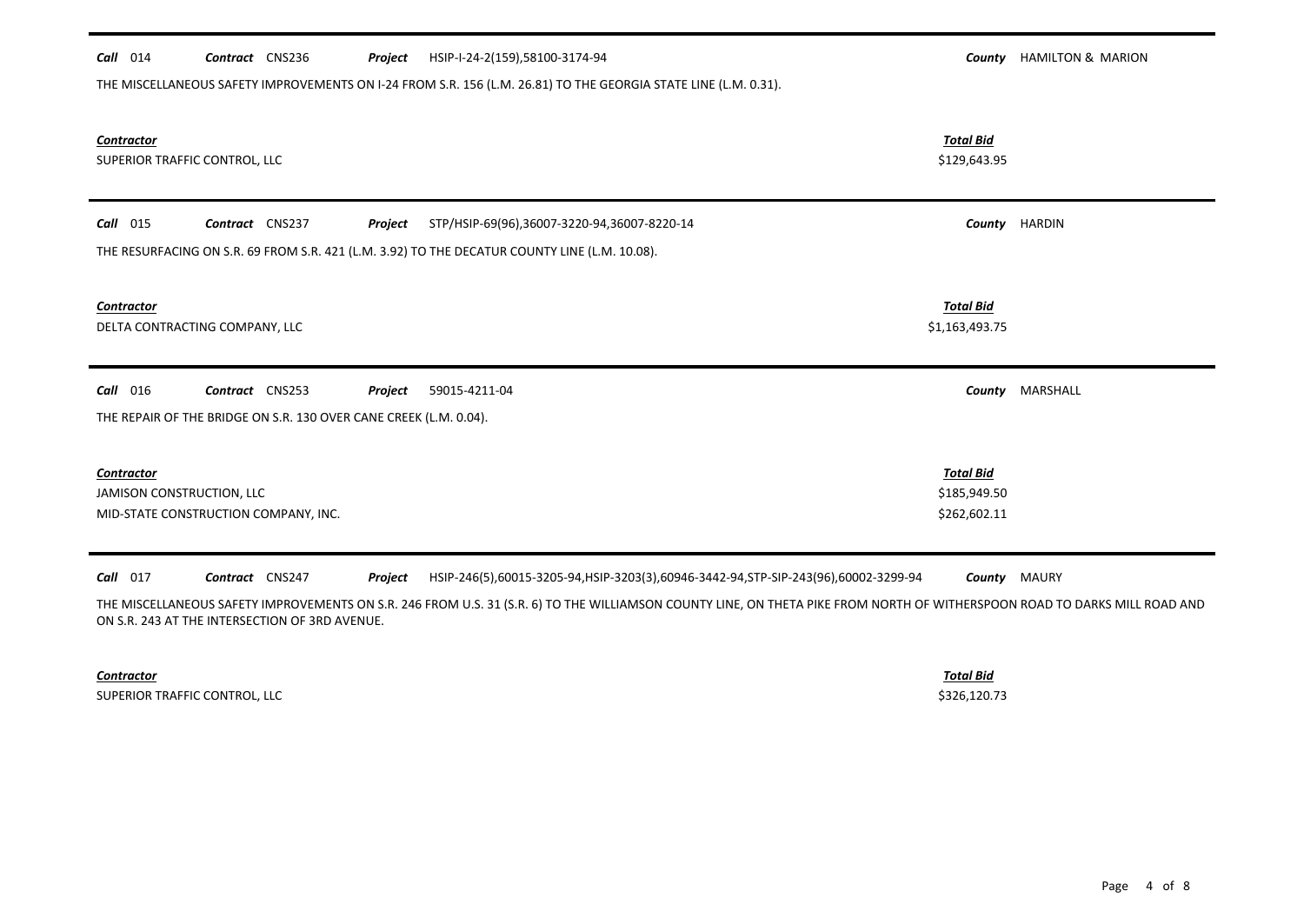| THE RESURFACING ON U.S. 412 (S.R. 20) FROM WEST OF DEER VALLEY ROAD (L.M. 6.10) TO POPLAR STREET (L.M. 12.13). |                  |        |
|----------------------------------------------------------------------------------------------------------------|------------------|--------|
| <b>Contractor</b>                                                                                              | <b>Total Bid</b> |        |
| <b>VOLUNTEER PAVING, LLC</b>                                                                                   | \$1,199,324.35   |        |
| DELTA CONTRACTING COMPANY, LLC                                                                                 | \$1,212,393.95   |        |
| JONES BROS. CONTRACTORS, LLC                                                                                   | \$1,348,573.05   |        |
|                                                                                                                |                  |        |
| STP/HSIP-30(82),70002-3229-94,70002-8229-14<br><b>Call</b> 019<br>Contract CNS241<br>Project                   | County POLK      |        |
| THE RESURFACING ON S.R. 30 FROM U.S. 411 (S.R. 33) (L.M. 2.65) TO WEST OF TELLICO RELIANCE ROAD (L.M. 8.00).   |                  |        |
|                                                                                                                |                  |        |
| <b>Contractor</b>                                                                                              | <b>Total Bid</b> |        |
| TALLEY CONSTRUCTION COMPANY, INC.                                                                              | \$822,530.55     |        |
| ROGERS GROUP, INC.                                                                                             | \$829,746.15     |        |
| WRIGHT BROTHERS CONSTRUCTION COMPANY, IN                                                                       | \$929,534.50     |        |
|                                                                                                                |                  |        |
| Call<br>020<br>Contract CNS252<br>Project<br>71100-3120-04                                                     | County           | PUTNAM |
| THE INTERCHANGE LIGHTING ON I-40 AT THE JUNCTION OF MINE LICK CREEK ROAD (L.M. 15.56).                         |                  |        |
|                                                                                                                |                  |        |
| <b>Contractor</b>                                                                                              | <b>Total Bid</b> |        |
| STANSELL ELECTRIC COMPANY, INC.                                                                                | \$926,415.30     |        |

THE GRADING, DRAINAGE, SIGNALS AND PAVING ON U.S. 70S (U.S. 41, S.R. 1) AT SAM GRIFFIN ROAD (L.M. 8.11) TO SERVE NISSAN SUPPLIER PARK IN SMYRNA.

DAVIS H. ELLIOT CONSTRUCTION COMPANY, IN **Example 2018 12:00 SET AND SET ASSAULT** ST. 033,020.00

*Call* 021 *Contract* CNS212 *Project County* RUTHERFORD 75002-3291-04

*Contractor Total Bid*

SESSIONS PAVING COMPANY \$596,095.50

## *Call* 018 *Contract* CNS243 *Project County* PERRY 68002-4238-04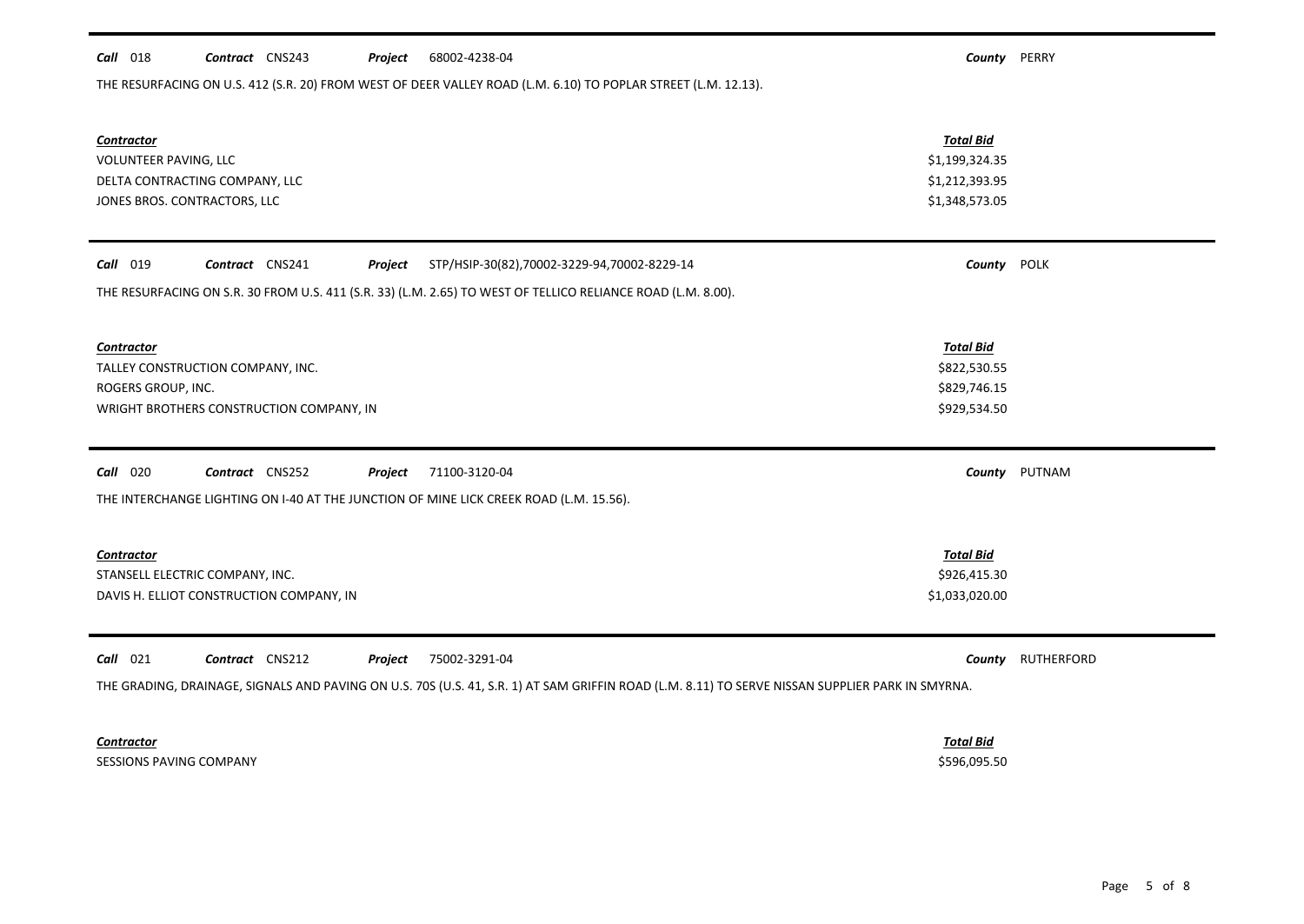## *Call* 022 *Contract* CNS231 *Project County* SEVIER HSIP-339(8),78016-3214-94

THE IMPROVEMENT OF THE INTERSECTIONS ON S.R. 339 AT OLD NEWPORT HIGHWAY/JONES COVE ROAD (L.M. 1.98) AND AT DIXON BRANCH ROAD (L.M. 5.71), INCLUDING GRADING, DRAINAGE AND PAVING.

| Contractor<br>CHARLES BLALOCK & SONS, INC.                                                                                                                                                                                   |                                                                                                      |               |
|------------------------------------------------------------------------------------------------------------------------------------------------------------------------------------------------------------------------------|------------------------------------------------------------------------------------------------------|---------------|
| Call 023<br>Contract CNS200<br>R-PHSIP-338(7),78007-3233-94<br>Project<br>THE IMPROVEMENT OF THE INTERSECTION ON S.R. 338 (BOYDS CREEK HIGHWAY) AT PITNER ROAD (L.M. 0.95), INCLUDING GRADING, DRAINAGE, SIGNALS AND PAVING. | County SEVIER                                                                                        |               |
| <b>Contractor</b><br>CHARLES BLALOCK & SONS, INC.<br>SOUTHERN CONSTRUCTORS, INC.                                                                                                                                             | <b>Total Bid</b><br>\$1,335,169.71<br>\$1,567,178.00                                                 |               |
| Call 024<br>Contract CNS257<br>Project<br>79224-4208-04<br>THE REPAIR OF THE BRIDGE ON RAMP D OVER S.R. 14 (L.M. 20.94).                                                                                                     | County SHELBY                                                                                        |               |
| <b>Contractor</b><br>JONES BROS. CONTRACTORS, LLC<br>BELL & ASSOCIATES CONSTRUCTION, L.P.<br>DEMENT CONSTRUCTION COMPANY, LLC<br>KIEWIT INFRASTRUCTURE SOUTH CO.<br>CENTURY CONSTRUCTION GROUP, INC.                         | <b>Total Bid</b><br>\$782,195.75<br>\$788,996.00<br>\$892,179.75<br>\$1,227,766.50<br>\$1,274,883.69 |               |
| Call 025<br>Contract CNS205<br>79947-4143-04,79947-4144-04<br>Project<br>THE MOWING AND LITTER REMOVAL ON VARIOUS INTERSTATE AND STATE ROUTES.                                                                               |                                                                                                      | County SHELBY |
| <b>NO BIDS RECEIVED</b>                                                                                                                                                                                                      |                                                                                                      |               |
| <b>Contractor</b>                                                                                                                                                                                                            | <b>Total Bid</b>                                                                                     |               |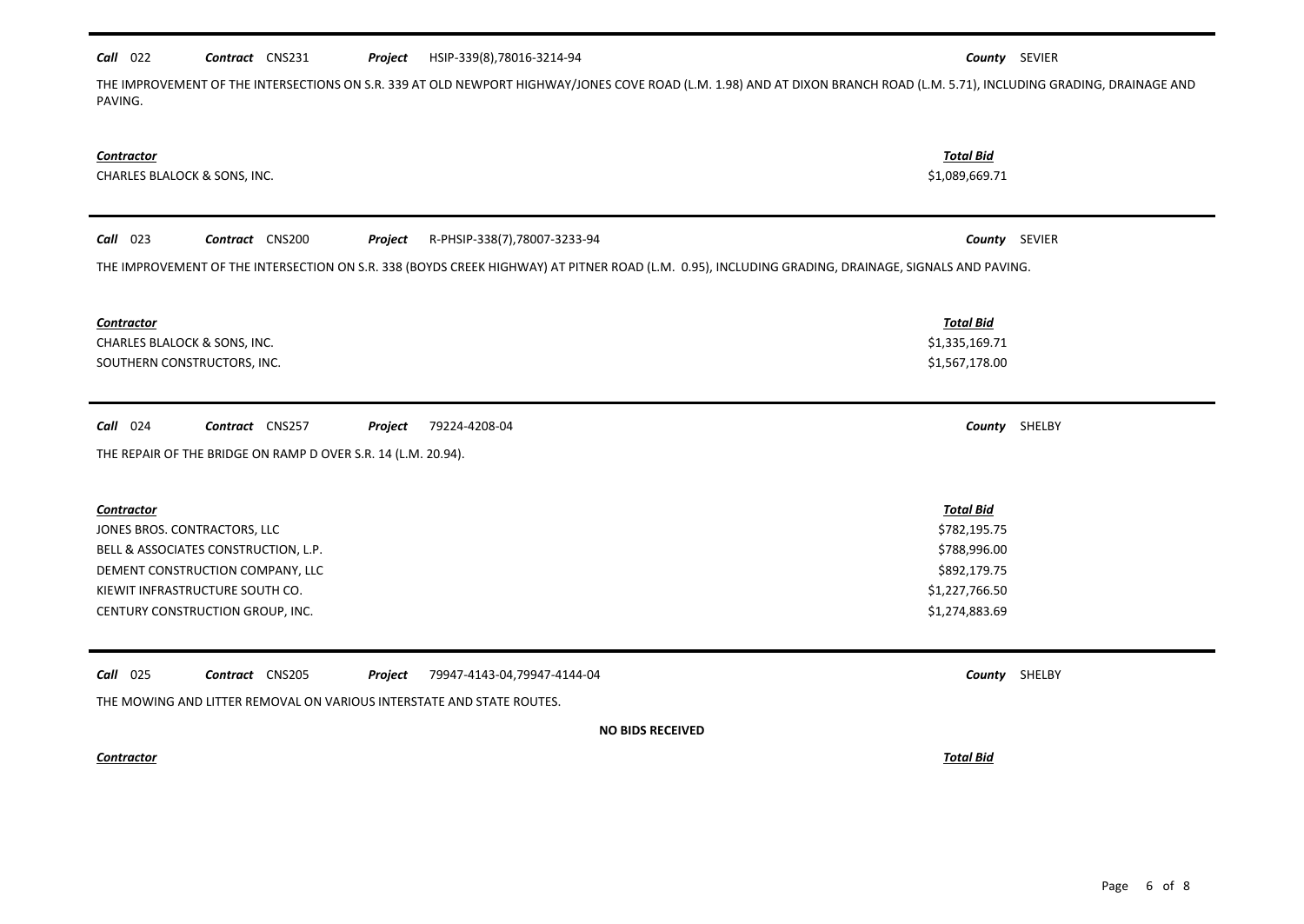| <b>Call</b> 026<br>Contract CNS004<br>R-PHSIP-36(55),82006-3280-94<br>Project                                         |                                                                  | <b>County</b> SULLIVAN |  |  |  |  |
|-----------------------------------------------------------------------------------------------------------------------|------------------------------------------------------------------|------------------------|--|--|--|--|
| THE IMPROVEMENT OF THE INTERSECTION ON S.R. 36 AT MORELAND DRIVE / HEMLOCK ROAD IN KINGSPORT (L.M. 4.31).             |                                                                  |                        |  |  |  |  |
| <b>Contractor</b><br>SUMMERS-TAYLOR, INC.<br>SOUTHERN CONSTRUCTORS, INC.                                              | <b>Total Bid</b><br>\$598,993.52<br>\$667,920.00                 |                        |  |  |  |  |
| Call 027<br>Contract CNS256<br>Project<br>82084-4132-04                                                               |                                                                  | <b>County</b> SULLIVAN |  |  |  |  |
| THE REPAIR OF THE BRIDGES ON I-26 OVER ROCK SPRINGS ROAD (L.M. 6.31).                                                 |                                                                  |                        |  |  |  |  |
| <b>Contractor</b><br>JAMISON CONSTRUCTION, LLC<br>SOUTHERN CONSTRUCTORS, INC.<br>MID-STATE CONSTRUCTION COMPANY, INC. | <b>Total Bid</b><br>\$536,246.00<br>\$573,853.00<br>\$710,552.06 |                        |  |  |  |  |
| <b>Call</b> 028<br>Contract CNS254<br>89005-4228-04<br>Project                                                        |                                                                  | County WARREN          |  |  |  |  |
| THE REPAIR OF THE BRIDGE ON S.R. 8 OVER THE COLLINS RIVER (L.M. 8.14).                                                |                                                                  |                        |  |  |  |  |
|                                                                                                                       |                                                                  |                        |  |  |  |  |
| <b>Contractor</b>                                                                                                     | <b>Total Bid</b>                                                 |                        |  |  |  |  |
| JAMISON CONSTRUCTION, LLC                                                                                             | \$1,312,035.75                                                   |                        |  |  |  |  |
| MID-STATE CONSTRUCTION COMPANY, INC.<br>BELL & ASSOCIATES CONSTRUCTION, L.P.                                          | \$1,574,831.17<br>\$1,576,556.65                                 |                        |  |  |  |  |
| ROGERS GROUP, INC.                                                                                                    | \$1,725,327.95                                                   |                        |  |  |  |  |
| JONES BROS. CONTRACTORS, LLC                                                                                          | \$1,897,596.50                                                   |                        |  |  |  |  |
|                                                                                                                       |                                                                  |                        |  |  |  |  |
|                                                                                                                       |                                                                  |                        |  |  |  |  |
| Call 029<br>Contract CNS180<br>NH-111(105),93052-8226-14<br>Project                                                   | County WHITE                                                     |                        |  |  |  |  |
| THE RESURFACING ON S.R. 111 FROM THE VAN BUREN COUNTY LINE (L.M. 0.00) TO SHADY OAK ROAD (L.M. 4.20).                 |                                                                  |                        |  |  |  |  |